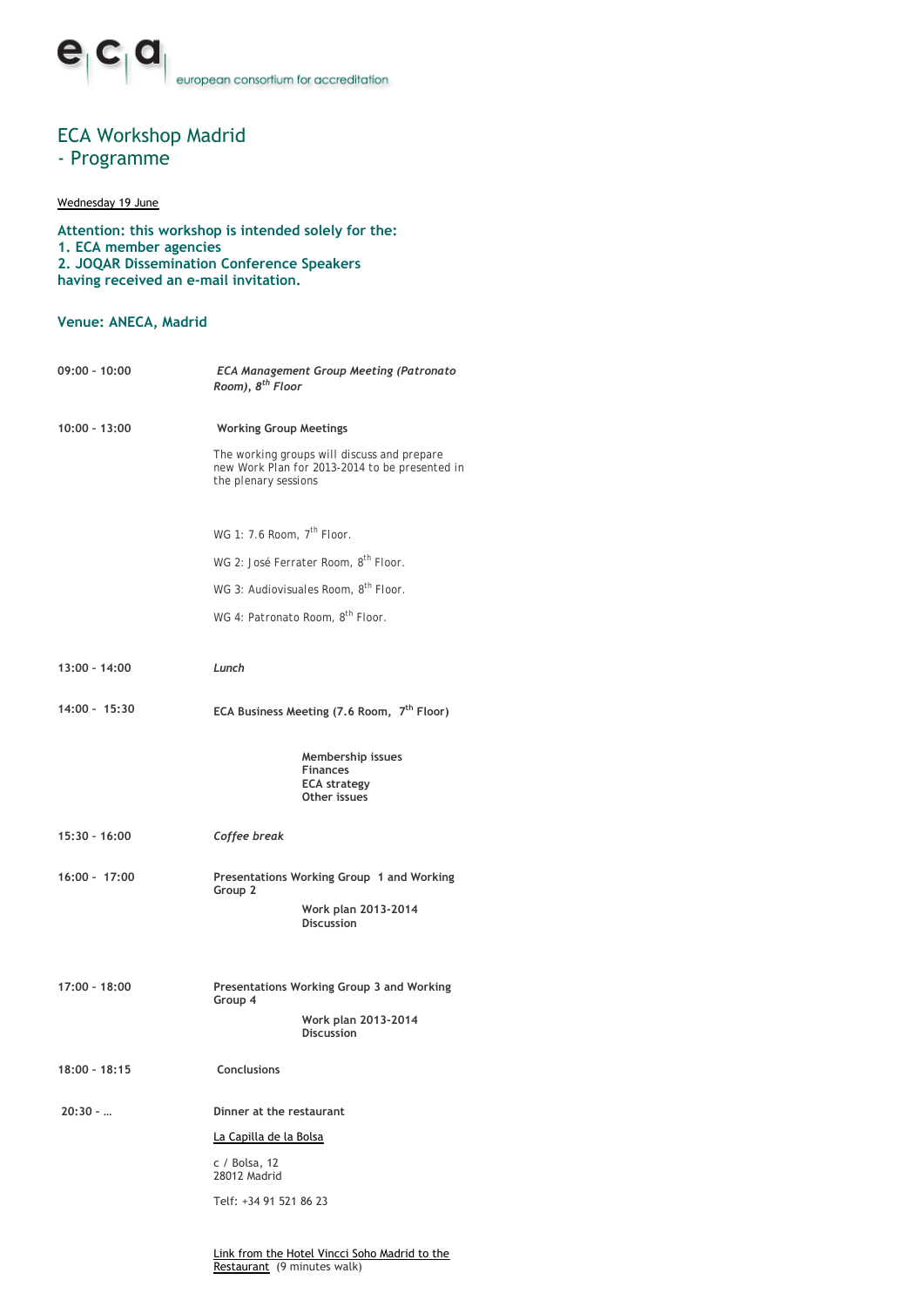## Quality Assurance and Recognition of Joint Programmes - Programme

### Thursday 20 June

### Friday 21 June

*Venue: Círculo de Bellas Artes C/ Alcalá, 42. Entrance door from Calle Marqués de Casa Riera, 2. 28014 MADRID, Spain. Telephone: + 34 91 360 54 00*

#### *Morning*

08.00 – 09.00 *Registration*

Chair: Rolf Heusser – Chairperson of ECA

| 09.00-09.20     | <b>Welcome Address</b>                                                                                                                                                                                                                                                                                    |  |
|-----------------|-----------------------------------------------------------------------------------------------------------------------------------------------------------------------------------------------------------------------------------------------------------------------------------------------------------|--|
|                 | Representative of the Ministry of Education,<br>Culture and Sport (TBC)<br>Rafael van Grieken, Director of ANECA-<br>National Agency for Quality Assessment and<br>Accreditation of Spain<br>Rolf Heusser, Chairperson of ECA                                                                             |  |
| $09.20 - 10.00$ | Realism: Setting up Joint Programmes                                                                                                                                                                                                                                                                      |  |
|                 | Representative of the European Commission<br>The experience of setting up a joint degree:<br>Anemona Peres, Frontex<br>Sijbolt Noorda, President of ACA                                                                                                                                                   |  |
| $10.00 - 10.30$ | Impressionism: The JOQAR Approach<br>Mark Frederiks, NVAO/JOQAR project<br>coordinator                                                                                                                                                                                                                    |  |
| $10.30 - 11.00$ | Coffee break                                                                                                                                                                                                                                                                                              |  |
| $11.00 - 12.00$ | Expressionism: Quality Assurance and Recognition of Joint<br>Programmes                                                                                                                                                                                                                                   |  |
|                 | Recognition of degrees awarded by joint<br>programmes, Tatsiana Zahorskaya, UK NARIC<br>Methodology of single accreditation/QA<br>procedures: Josep Grifoll, AQU Calunya and<br>Rafael Llavori, ANECA                                                                                                     |  |
| $12.00 - 13.00$ | Salon des Beaux Arts or Salon des Refusés? Stakeholders<br>views on QA and Recognition of Joint Programmes<br>Panel discussion:                                                                                                                                                                           |  |
|                 |                                                                                                                                                                                                                                                                                                           |  |
|                 | Karina Ufert, ESU- European Students' Union<br>Thérèse Zhang, EUA - European University<br>Association (TBC)<br>Stephan Delplace, EURASHE - European<br>Association of Institutions in Higher Education<br>Business Europe (Speaker to be confirmed)<br>Natalia Spartakova, Erasmus Mundus<br>Association |  |
| $13.00 - 14.00$ | Lunch                                                                                                                                                                                                                                                                                                     |  |
| Afternoon       |                                                                                                                                                                                                                                                                                                           |  |
| $14.00 - 15.30$ | L'Academie: Parallel Breakout Sessions                                                                                                                                                                                                                                                                    |  |
|                 | Breakout session 1: Recognition<br>Convener: Hanna Reczulska, ENIC-NARIC<br>Poland<br>Breakout session 2: MULTRA<br>Convener: Jürgen Petersen, ZEvA (Germany)<br>Breakout session 3: Single Accreditation<br>procedure                                                                                    |  |

Conveners: Nick Harris and Cecilia Ruiz, ANECA